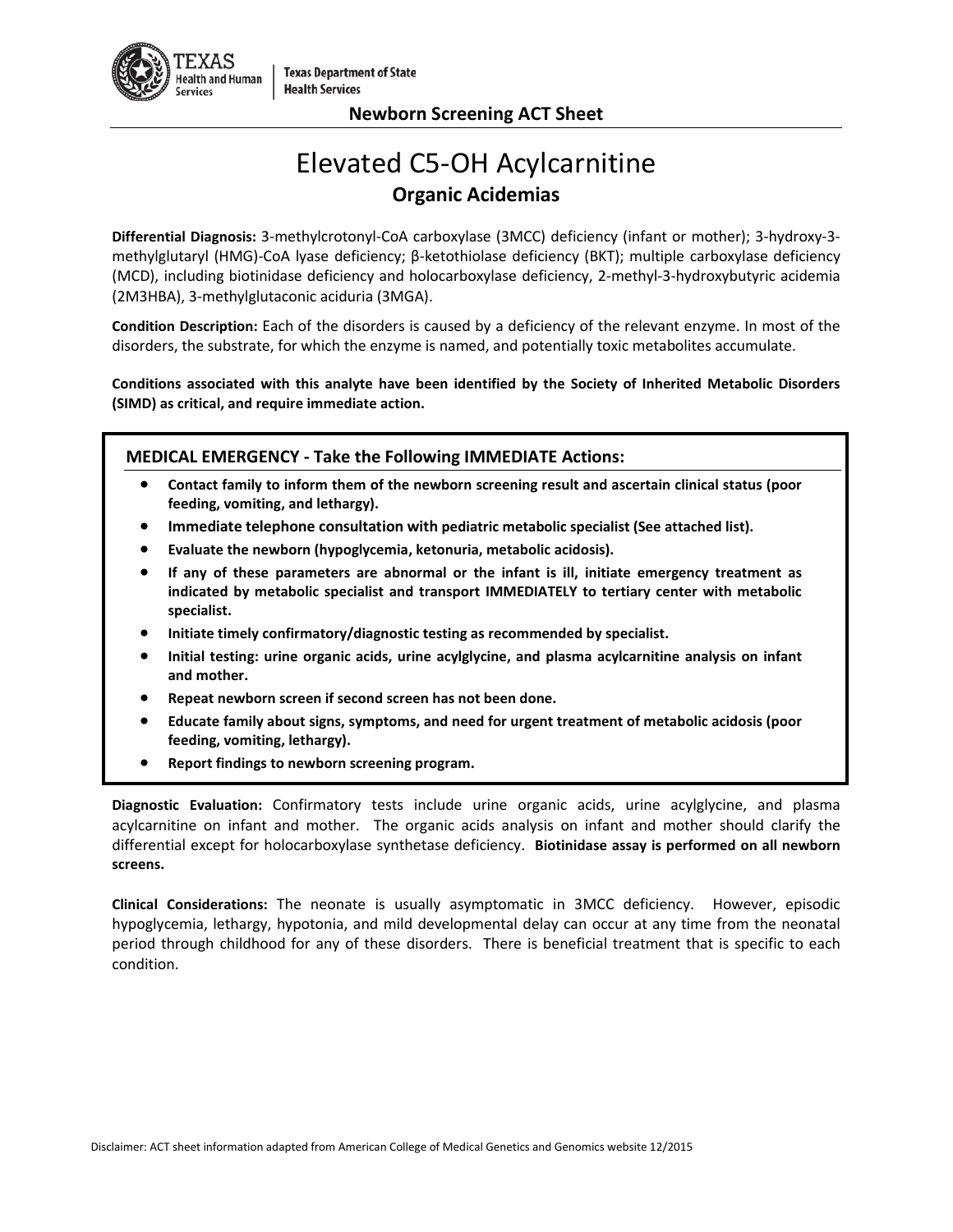

**Newborn Screening ACT Sheet** (Page 2)

# Elevated C5-OH Acylcarnitine **Organic Acidemias**

## **Additional Information:**

## **American College of Medical Genetics and Genomics**

https://www.acmg.net/StaticContent/ACT/C5-OH.pdf

**Genetics Home Reference 3MCC**  <http://ghr.nlm.nih.gov/condition/3-methylcrotonyl-coa-carboxylase-deficiency>

## **Beta Ketothiolase deficiency**

<http://ghr.nlm.nih.gov/condition/beta-ketothiolase-deficiency>

## **HMG CoA lyase deficiency**

<http://ghr.nlm.nih.gov/condition/3-hydroxy-3-methylglutaryl-coa-lyase-deficiency>

## **3MGA**

<http://ghr.nlm.nih.gov/condition/barth-syndrome>

## **STAR G FELSI**

<http://www.newbornscreening.info/Pro/organicaciddisorders/BKD.html> <http://www.newbornscreening.info/Pro/organicaciddisorders/HMGCoA.html> <http://www.newbornscreening.info/Pro/organicaciddisorders/3MCC.html>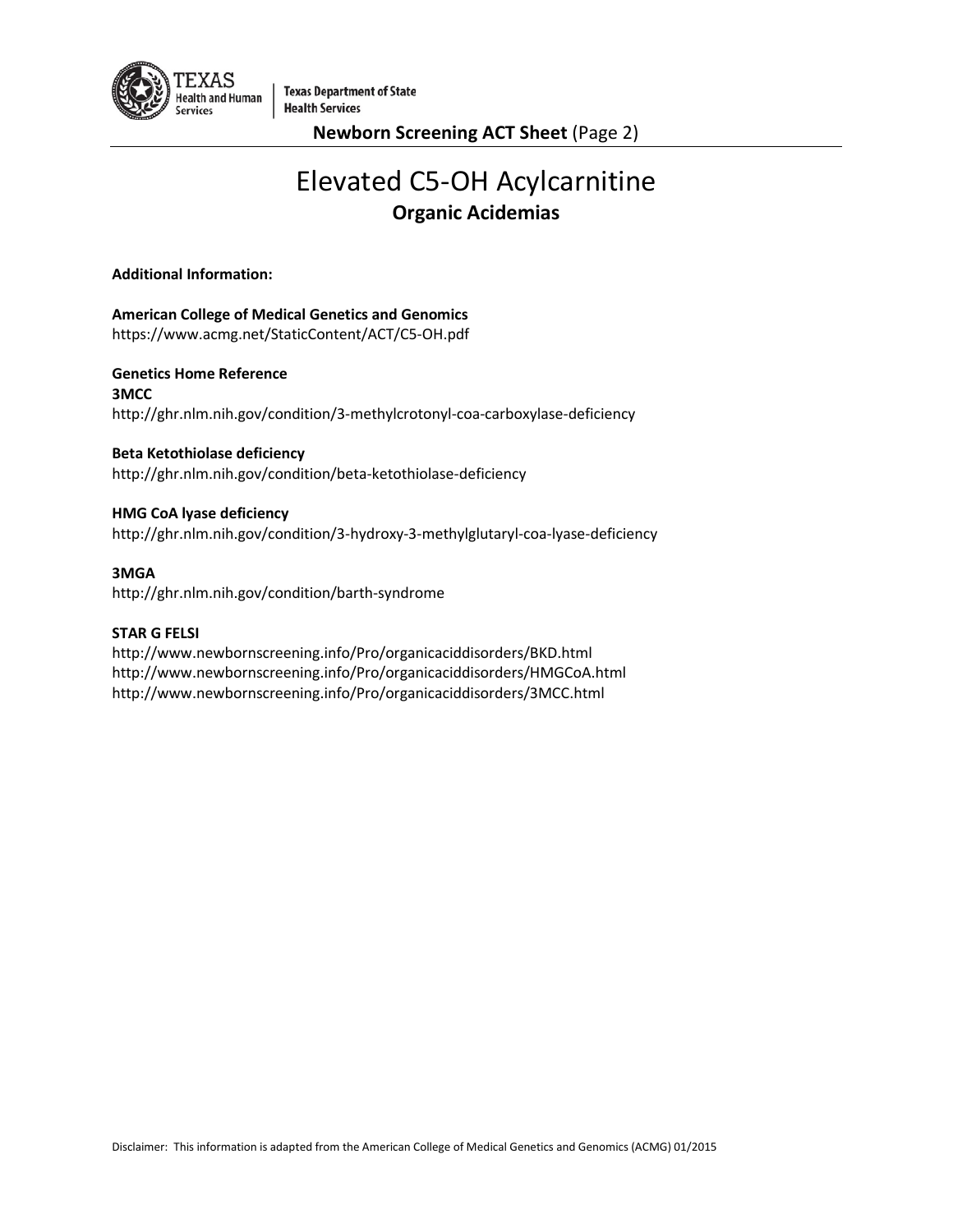

## 3-Hydroxy-3-Methylglutaryl-CoA Lyase Deficiency **(HMG)**

#### **What is HMG?**

3-hydroxy-3-methylglutaric aciduria (HMG) is a condition in which the body is unable to break down certain proteins. People with the condition are also unable to produce ketone bodies, substances that help the body store energy. HMG is considered an organic acid condition because it can lead to a harmful amount of organic acids and toxins in the body.

Early detection and treatment can often prevent the serious outcomes of this condition.

## **What Causes HMG?**

Enzymes help start chemical reactions in the body. HMG happens when an enzyme called "HMG CoA lyase" is either missing or not working well. This enzyme has two jobs. The first is to help break down leucine. All foods with protein contain leucine. The second job is to help the body make something called "ketone bodies" from stored fat.

## **What Symptoms or Problems Occur with HMG?**

*[Symptoms are something out of the ordinary that a parent notices.]*

HMG causes periods of illness called Metabolic Crises. Some of the first symptoms are:

- poor appetite
- sleeping longer or more often
- irritable mood/behavior changes (such as crying for no reason)
- muscle weakness

Other problems then follow:

- fever
- diarrhea
- vomiting
- hypoglycemia (low blood sugar)
- increased levels of acid matter in the blood, called metabolic acidosis
- high levels of ammonia in the blood
- enlarged liver

If a Metabolic Crisis is not treated, a child with HMG can develop:

- breathing problems
- **seizures**
- coma, sometimes leading to death

When not treated, many babies die during their first Metabolic Crisis. Babies who live may have repeated Metabolic Crises that can cause brain damage.

This can result in life-long learning problems or intellectual disabilities and a seizure disorder. Other problems can include:

- heart enlargement
- pancreatitis (inflamed pancreas gland)
- hearing loss
- vision problems

## **What is the Treatment for HMG?**

The following treatments are often used for babies and children with HMG:

**1. Do not go a long time without food** – Babies and young children need to eat often to avoid a Metabolic Crisis. Most babies should not go without food for more than 4 to 6 hours. Some babies may need to eat more often. It is important to feed babies during the night. They may need to be woken to eat if they don't wake up on their own.

**2. Low-leucine diet, including medical foods and formula**  – A food plan low in leucine that limits fat and protein is often part of the treatment. High-protein and highfat foods that your child may need to limit or not eat at all include:

- milk and milk products
- meat, poultry and fish
- eggs
- dried beans and peas
- nuts and peanut butter
- butter, margarine, oil, lard, and foods made with these fats

**3. Medications** – Taking L-carnitine may help some children. This is safe and natural and helps the body make energy. Use only the form prescribed by your doctor.

## **Things to Remember**

Even minor illnesses such as a cold or the flu can cause a Metabolic Crisis. Call your doctor right away when your child has any of the symptoms or problems mentioned above.

Children who are sick often don't want to eat. If they can't eat, or if they show signs of a Metabolic Crisis, they may need to be treated in the hospital.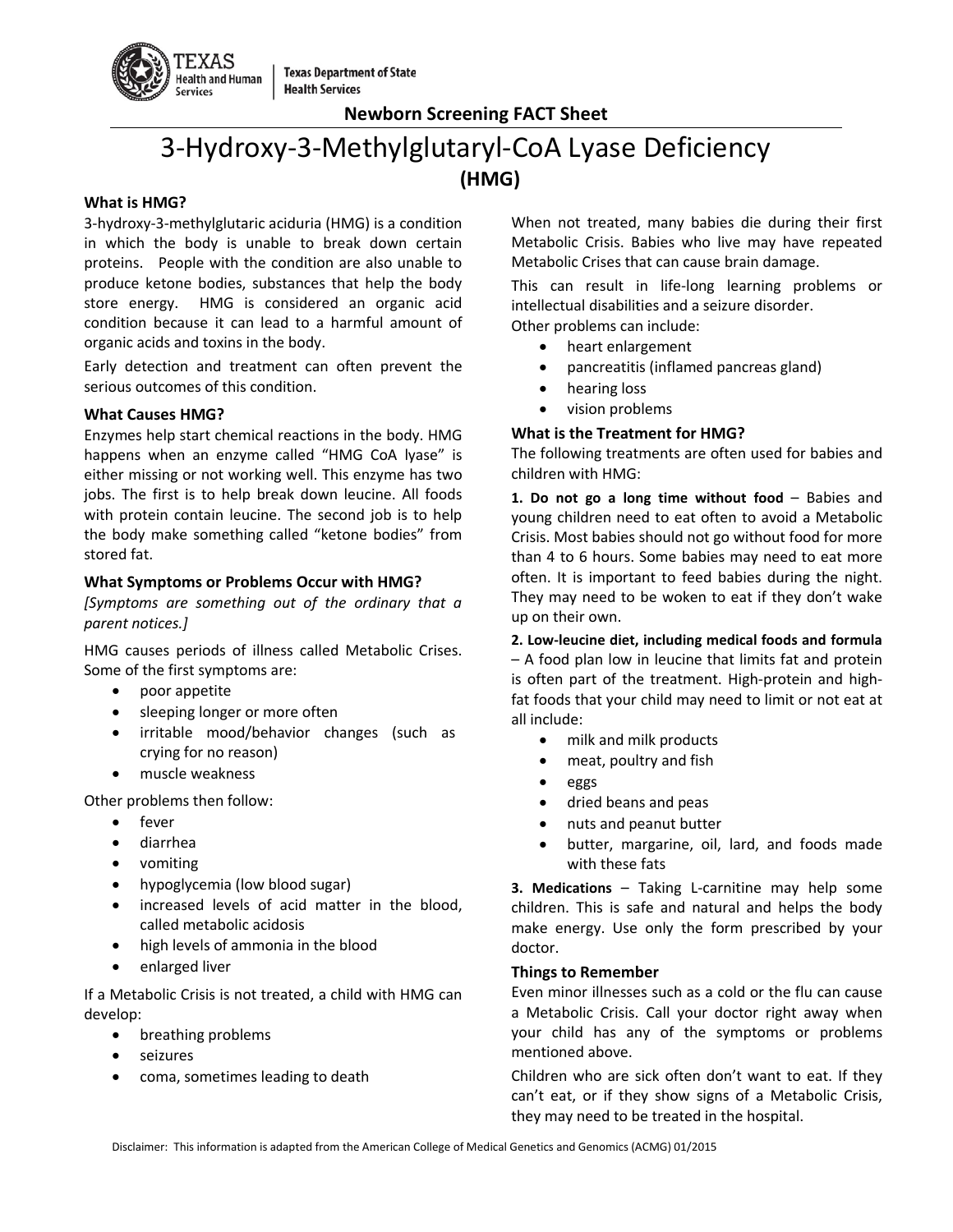

# 3-Methylcrotonyl CoA Carboxylase Deficiency **(3MCC)**

## **What is 3MCC?**

3-methylcrotonyl-CoA carboxylase deficiency (3-MCC) is a condition in which the body is unable to break down certain proteins properly. 3MCC is considered an organic acid condition because it can lead to harmful amounts of organic acids and toxins in the body. The symptoms of 3MCC vary. Early detection and treatment can often help children with 3MCC lead healthy lives.

## **What Causes 3MCC?**

Enzymes help start chemical reactions in the body. 3MCC happens when an enzyme called "3 methylcrotonyl CoA carboxylase" is missing or doesn't work right. This enzyme helps break down leucine. All foods with protein contain leucine. Harmful matter can build up in the blood and cause problems when someone with 3MCC eats protein.

## **What Symptoms or Problems Occur with 3MCC?**

*[Symptoms are something out of the ordinary that a parent notices.]*

Symptoms of 3MCC vary. Many people with 3MCC have no symptoms. Others have periods of illness called Metabolic Crises. Some of the first signs are:

- poor appetite
- sleeping longer or more often
- muscle weakness
- irritable mood
- other behavior changes (such as crying for no reason)
- vomiting

If a Metabolic Crisis is not treated, a child with 3MCC might develop:

- breathing problems
- seizures
- liver failure
- coma, sometimes leading to death

Later problems can include:

- low muscle tone
- weakness
- lack of energy
- poor growth

## **What is the Treatment for 3MCC?**

These treatments are sometimes used for babies and children with 3MCC:

**1. Low-leucine diet** - Most foods in a low-leucine diet will be carbohydrates (such as bread, cereal, noodles, fruits, vegetables). High protein foods to limit or avoid include:

- milk and milk products
- meat and poultry
- fish
- eggs
- dried beans and peas
- nuts/peanut butter

**2. Medical foods and formula** – There are special medical foods available for people with 3MCC. These foods include special low-protein flours, noodles, and rice. Some children also need a special leucine-free formula. A dietitian will tell you how to use these foods and formula. Dietitians know the right foods for your child to eat.

**3. Medications** – The doctor may prescribe L-carnitine for your child. This is safe and natural and helps cells make energy. It also helps the body get rid of harmful wastes.

## **Things to Remember**

Minor illnesses such as a cold or flu can cause a Metabolic Crisis in some children with 3MCC. You may need to call your doctor right away when your child has any of the following:

- loss of appetite
- vomiting
- infection or other illness
- fever
- diarrhea

Some children with 3MCC need to eat more starchy foods (such as bread, cereal, and rice) and drink more fluids when they are sick - even if they are not hungry - to avoid a Metabolic Crisis.

Disclaimer: This information is adapted from the American College of Medical Genetics and Genomics (ACMG) 01/2015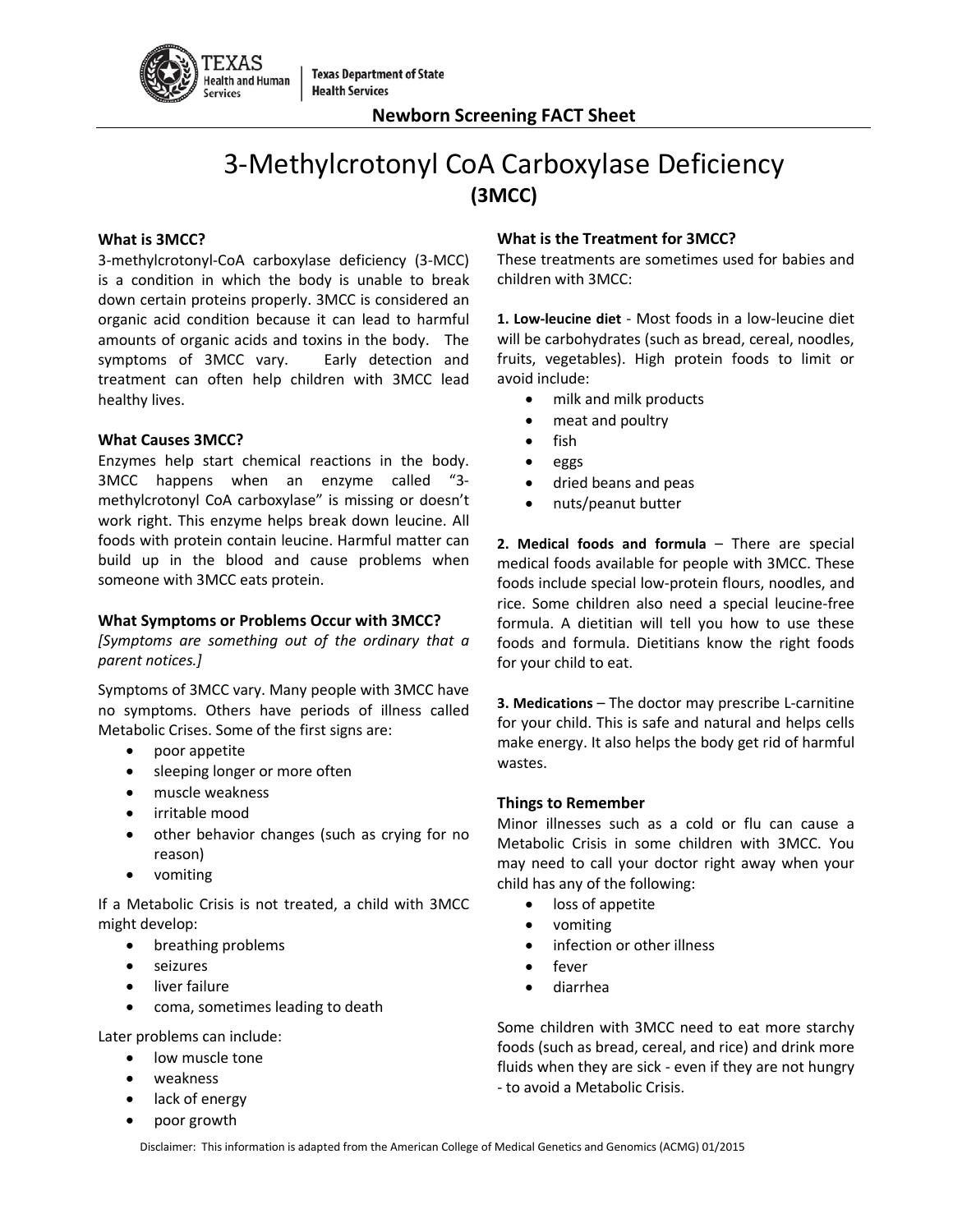

# Beta Ketothiolase Deficiency **(BKT/BKD)**

#### **What is BKT?**

Beta-ketothiolase deficiency (BKT) is a condition in which the body is unable to break down certain proteins. People with the condition are also unable to produce ketone bodies, substances that help the body store energy. BKT is considered an organic acid condition because it can lead to a dangerous amount of organic acids and toxins in the body. Early detection and treatment can often prevent the severe outcomes of this condition.

#### **What Causes BKT?**

Enzymes help start chemical reactions in the body. BKT happens when an enzyme called "mitochondrial acetoacetyl-CoA thiolase" is missing or not working. This enzyme helps break down the amino acid isoleucine. All foods with protein contain isoleucine. Harmful matter can build up in the blood and cause problems when someone with BKT eats protein.

## **What Symptoms or Problems Occur with BKT?**

*[Symptoms are something out of the ordinary that a parent notices.]*

BKT can cause periods of illness called Metabolic Crises. Some of the first symptoms of a Metabolic Crisis are:

- too much sleepiness or lack of energy
- fever / vomiting / diarrhea
- poor appetite
- ketones in the urine

## **Later problems can include**:

- intellectual disabilities
- dystonia (muscle spasms)
- enlarged heart
- low blood platelets
- higher risk for infections
- not growing well
- kidney problems

#### **What is the Treatment for BKT?**

The treatments often recommended for babies and children with BKT are:

**1. Medication** – The doctor may prescribe Lcarnitine for your child. This is safe and natural and helps the body make energy. It also helps the body get rid of harmful wastes.

**2. Do not go a long time without food** – Some babies and young children can have a Metabolic Crisis if they don't eat often enough. Your doctor will tell you how to space your child's meals. Most healthy children over the age of 10 can go without food for up to 12 hours without problems.

**3. Low-protein diet** – Some children will need to eat a low-protein diet. High-protein foods to be limited include:

- milk and milk products
- meat and poultry
- fish
- eggs
- dried beans
- nuts/peanut butter

Children with BKT need some protein to grow properly. A dietitian can make a food plan for your child. Dietitians know the right foods for your child to eat.

#### **Things to Remember**

Even minor illness such as a cold or flu can lead to a Metabolic Crisis. Call your doctor right away when your child has any of the following:

- loss of appetite
- vomiting
- diarrhea
- infection or illness
- fever

An ill child with BKT needs more liquids, starchy foods (such as rice, cereal, bread), and sugars to avoid a Metabolic Crisis. When your child is ill, you will also need to limit protein.

Children with symptoms of a Metabolic Crisis need to be treated in a hospital.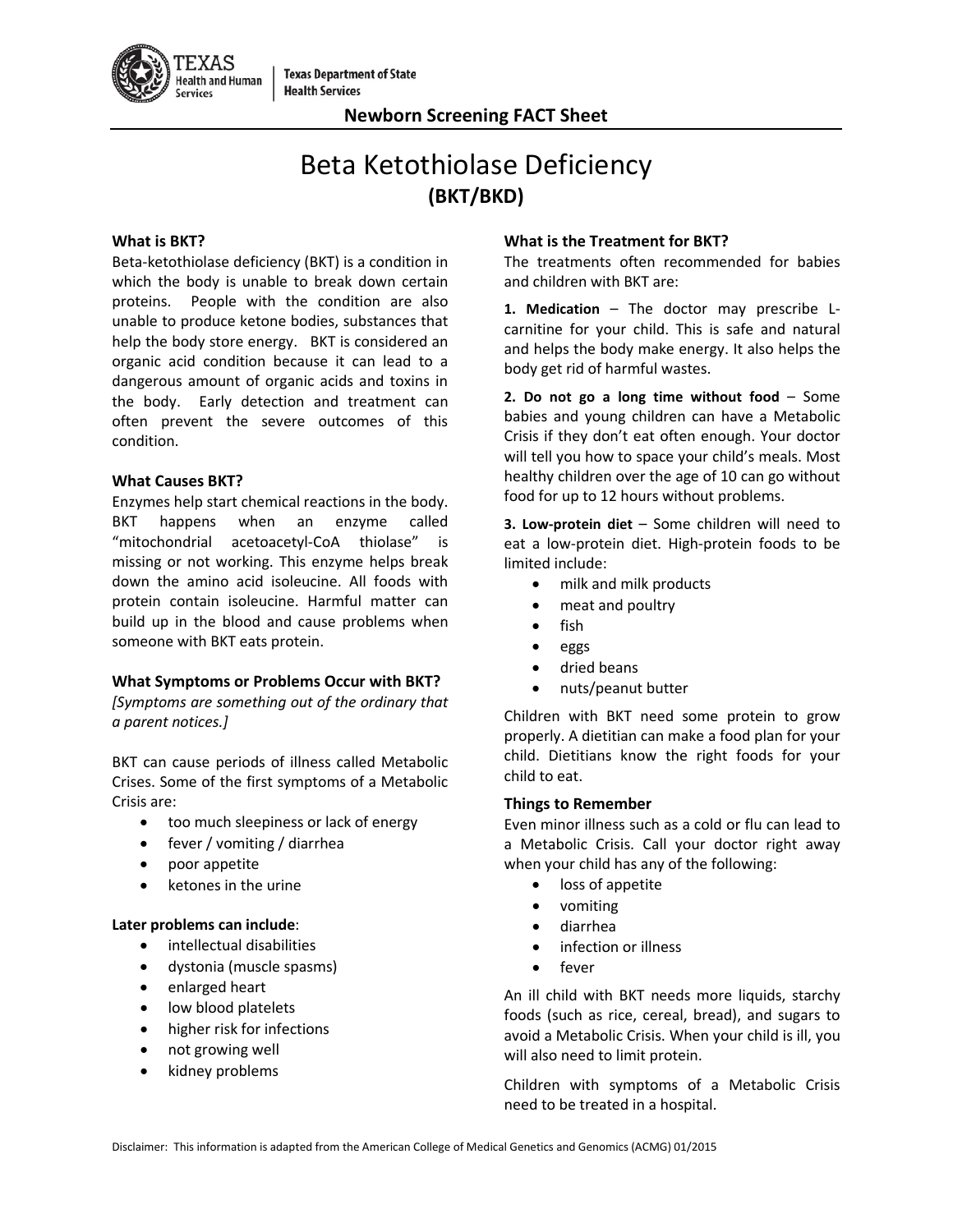

## Multiple Carboxylase Deficiency **(Biotinidase and Holocarboxylase Synthase) (MCD)**

## **What is MCD?**

Multiple carboxylase deficiency (MCD) is an organic acid disorder. People with MCD can't change protein and carbohydrates from the food they eat into energy for the body.

## **What Causes MCD?**

Enzymes help start chemical reactions in the body. The enzyme holocarboxylase synthetase (HCS) adds the vitamin, biotin, to other enzymes called "carboxylases." These change the food we eat into energy. Harmful matter builds up in the blood and urine when the HCS enzyme doesn't work. This can cause serious health problems.

## **What Symptoms or Problems Occur with MCD?**

*[Symptoms are something out of the ordinary that a parent notices.]*

MCD causes periods of illness called Metabolic Crises. Some of the first symptoms are:

- poor appetite
- vomiting
- too much sleepiness or lack of energy
- irritable behavior
- low muscle tone (floppy muscles and joints)

If a Metabolic Crisis is not treated, a child with MCD can develop:

- breathing problems
- seizures
- brain swelling
- coma, sometimes leading to death

Later problems can include:

- intellectual disability
- skin rash and hair loss
- unsteady movements
- rigid movement
- vision and hearing loss

## **What is the Treatment for MCD?**

Biotin is usually the only treatment for MCD. Your doctor will prescribe the right amount. This will prevent symptoms in your child. It may rid your child of health problems when symptoms already exist. Early treatment may prevent intellectual disability and other serious medical problems. Treatment should start as soon as you know your child has MCD. Your child will need to take biotin for life.

## **Things to Remember**

Babies who get treatment before they have a Metabolic Crisis usually have normal growth and development.

A few children develop learning problems even when treated. Children may also develop intellectual disability. If treated late, biotin may not reverse all existing symptoms.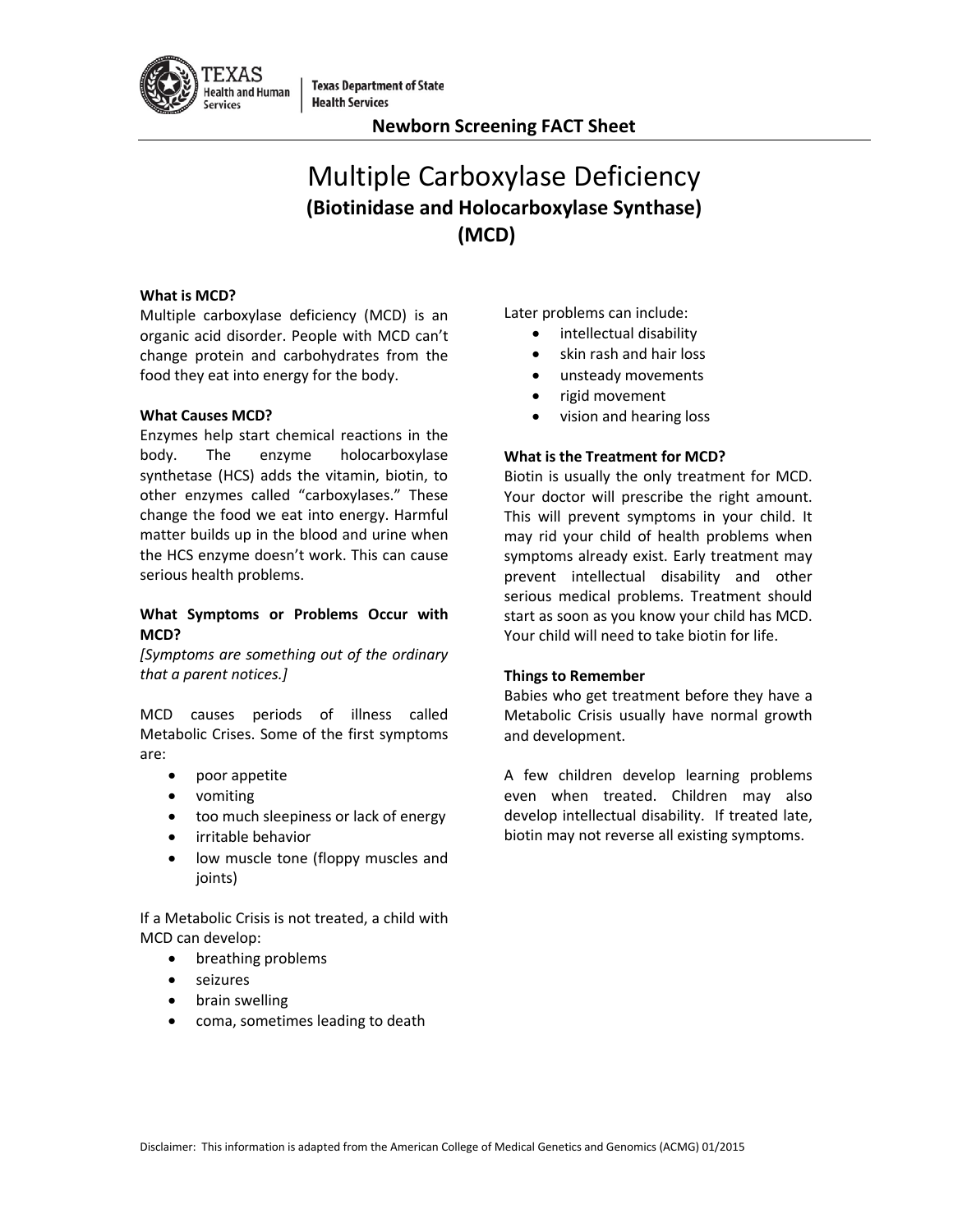

**Texas Department of State Health Services** 

## **Newborn Screening FACT Sheet**

## 2-Methyl-3-hydroxybutyric acidemia **(2M3HBA)**

## **What is 2M3HBA?**

2-Methyl-3-hydroxybutyric academia (2M3HBA) is a condition in which the body is unable to break down certain proteins. This condition may also affect the body's ability to break down certain fatty acids and to regulate some activities of the nervous system. 2M3HBA is considered an organic acid condition because it can lead to a harmful amount of certain organic acids and toxins in the body. Early diagnosis and treatment have been shown to be effective in improving the health of individuals affected by 2M3HBA.

## **What Causes 2M3HBA?**

When we eat, enzymes help break the food down. Some enzymes break down proteins into their building blocks, amino acids. Other enzymes break down these amino acids. In the disorder, 2M3HBA, the enzyme 2 methyl-3-hydroxybutyrl is not working correctly. This enzyme's job is to break down the amino acid isoleucine and some fats called branched-chain fatty acids. This enzyme is also involved with hormones. Hormones regulate the body's activities, such as sexual development and nerve signals.

If your baby has 2M3HBA, his or her body is missing or making non-working 2-methyl-3-hydroxybutyrl-CoA dehydrogenase enzymes. When this enzyme is not working correctly, your baby's body cannot break down isoleucine, which causes harmful substances to build up in your baby's body. This can be toxic.

## **What Symptoms or Problems Occur with 2M3HBA?**

## *[Symptoms are something out of the ordinary that a parent notices.]*

Children with 2M3HBA start showing signs during infancy, typically between 9 and 14 months. Males and females can have different signs of 2M3HBA.

Males are more severely affected than females. Males might experience:

- difficulty with movements of their muscles
- loss of the developmental milestones met prior to age 5 (also known as regression)
- loss of motor skills.

Females are less severely affected by 2M3HBA. Females affected by this condition may experience:

• mild developmental delays (but no regression)

Both males and females may experience:

- sleeping longer or more often
- tiredness
- loss of appetite
- weak muscle tone (also called hypotonia)
- epilepsy (seizures)

Many of these signs occur when your baby eats foods that his or her body cannot break down. They can be triggered by long periods of time without eating, illnesses, and infections.

If your baby shows any of these signs, contact your baby's doctor immediately.

## **What is the Treatment for 2M3HBA?**

Your baby will need a carefully planned diet to avoid the proteins that your baby's body cannot break down. When your baby eats fats and proteins that he or she cannot break down, it may cause many of the signs mentioned in the "Symptoms or Problems" section. A metabolic doctor or a dietician can help you plan a well-balanced diet for your child.

Your baby will also need to eat often because long periods of time without food can trigger many of the signs mentioned in the Signs and symptoms section. Illness and infections can also trigger these signs.

## **Things to Remember:**

Restricted diets have been effective for children who have been treated for 2M3HBA, but we do not know what kinds of long-term effects this treatment could have.

Children with 2M3HBA may develop intellectual disabilities, even if they receive treatment. Males are at risk for severe intellectual disabilities, and females are at risk for mild intellectual disabilities.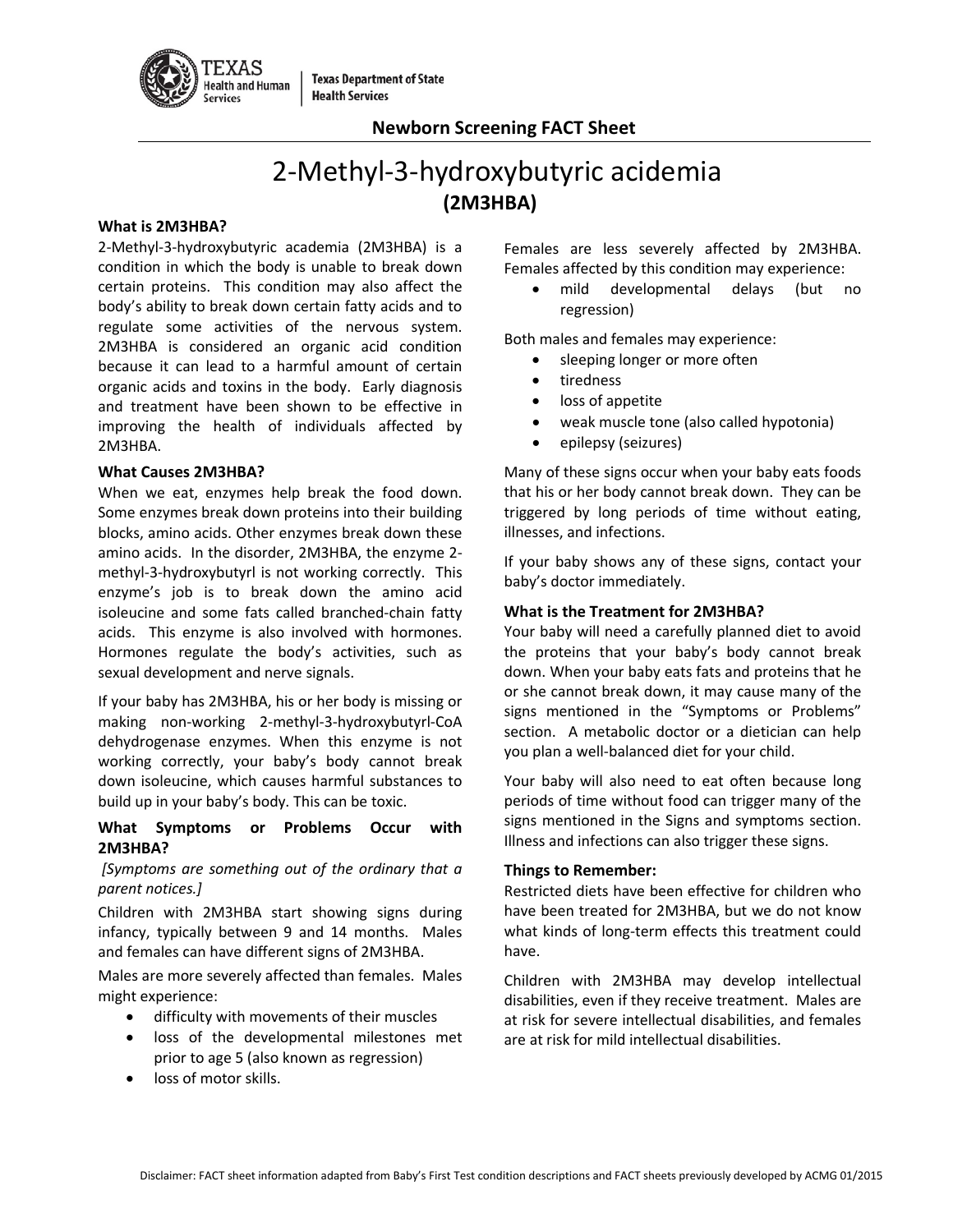

**Texas Department of State Health Services** 

## **Newborn Screening FACT Sheet**

# 3-Methylglutaconic Aciduria **(3MGA)**

#### **What is 3MGA?**

3-methylglutaconic aciduria (3MGA) is the name for a group of five different conditions. All of these conditions affect the body's mitochondria, the part of a human cell that produces energy. The causes, symptoms, and treatment of the five different types of 3MGA vary. However, all types of 3MGA are classified as organic acid conditions because they can result in a build-up of harmful amounts of organic acids and toxins in the body.

#### **What Causes 3MGA?**

When we eat food, enzymes help break it down. Some enzymes help break down proteins into their building blocks, called amino acids. Other enzymes break down the amino acids.

#### **TYPE I**

The enzyme 3-methylglutaconyl-CoA hydratase is an enzyme that helps break down the amino acid leucine. When your baby has 3MGA type I, his or her body does not make enough or makes non-working 3-methylglutaconyl-CoA hydratase. When this happens, your baby's body cannot break down leucine. This causes a build-up of harmful substances in the body.

## **Type II (Barth Syndrome)**

When your baby has 3MGA type II, his or her body is not making enough of a protein called tafazzin. Tafazzin helps balance the levels of a type of fat called cardiolipin in cells. Cardiolipin helps cells make energy. When your baby's body does not have tafazzin, the cells have trouble making energy.

## **Type III**

When your baby has 3MGA type III, his or her body does not make enough of a protein known as the OPA3 protein. We do not yet know what the role of this protein is in the body.

## **Type IV**

Currently, we do not understand what causes 3MGA type IV.

## **Type V**

When your baby has 3MGA type V, his or her body does not make enough of a protein known as the DNAJC19 protein. Currently, we do not know what this protein does, but some researchers think that it might help make, move, and break down other proteins in the cells.

All types of 3MGA are genetic conditions, but they are not all passed down in the same way. Types I, III, and V are autosomal recessive genetic conditions. This means that a child must inherit one copy from each parent of the non-working gene for that type of 3MGA in order to have the condition. The parents of a child with an autosomal recessive condition each carry one copy of the non-working gene, but they typically do not show signs and symptoms of the condition. While having a child with 3MGA is rare, when both parents are carriers, they can have more than one child with the condition. Learn more about autosomal recessive inheritance at **www.babysfirsttest.org/genetics.**

Type II is an X-linked recessive genetic condition. This means that a male must inherit one copy of the non-working gene from his mother to have the condition. A female must inherit two copies of the non-working gene, one from each parent, in order to have the condition. In X-linked conditions, the gene is carried on the X sex chromosome, and the condition affects males more than females. While having a child with 3MGA is rare, when one or both parents carry the non-working gene for 3MGA type II, they can have more than one child with the condition. Learn more about X-linked recessive inheritance at **www.babysfirsttest.org/genetics.**